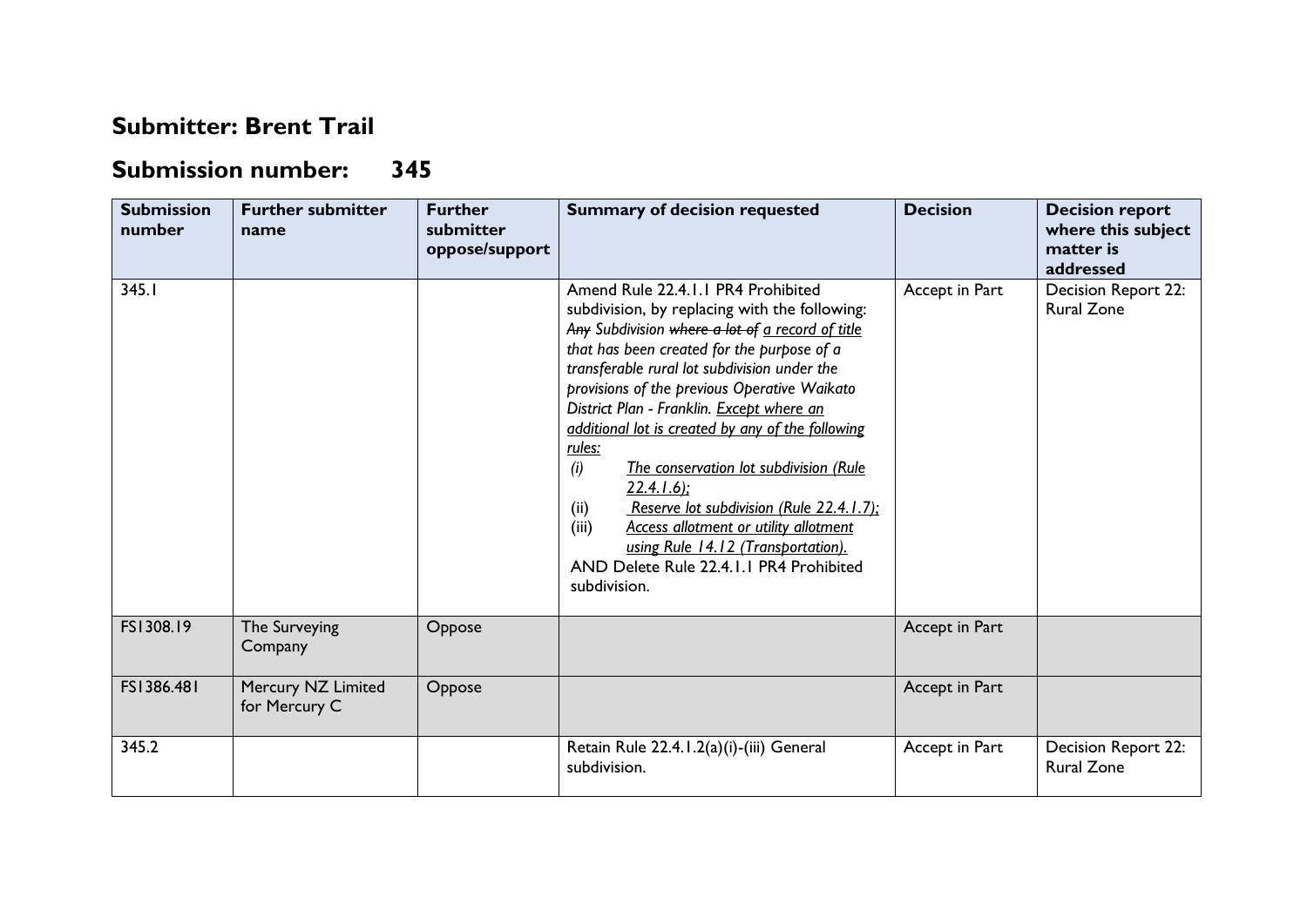| <b>Submission</b><br>number | <b>Further submitter</b><br>name    | <b>Further</b><br>submitter<br>oppose/support | <b>Summary of decision requested</b>                                                                                                                                          | <b>Decision</b> | <b>Decision report</b><br>where this subject<br>matter is<br>addressed |
|-----------------------------|-------------------------------------|-----------------------------------------------|-------------------------------------------------------------------------------------------------------------------------------------------------------------------------------|-----------------|------------------------------------------------------------------------|
| FS1386.482                  | Mercury NZ Limited for<br>Mercury C | Oppose                                        |                                                                                                                                                                               | Accept in Part  |                                                                        |
| 345.3                       |                                     |                                               | Amend Rule 22.4.1.2(a)(v) General<br>subdivision, to reduce the minimum lot size<br>to 5000m2 and increase the upper limit to<br>3ha, or a percentage of the total land area. | Reject          | Decision Report 22:<br><b>Rural Zone</b>                               |
| FS1386.483                  | Mercury NZ Limited for<br>Mercury C | Oppose                                        |                                                                                                                                                                               | Accept          |                                                                        |
| 345.4                       |                                     |                                               | Delete Rule 22.4.1.2(a)(v) General<br>subdivision.                                                                                                                            | Reject          |                                                                        |
| FS1386.484                  | Mercury NZ Limited for<br>Mercury C | Oppose                                        |                                                                                                                                                                               | Accept          |                                                                        |
| 345.5                       |                                     |                                               | Delete Rule 22.4.1.4 RD1(a)(i) Boundary<br>relocation.                                                                                                                        | Reject          | Decision Report 22:<br><b>Rural Zone</b>                               |
| FS1386.485                  | Mercury NZ Limited for<br>Mercury C | Oppose                                        |                                                                                                                                                                               | Accept          |                                                                        |
| 345.6                       |                                     |                                               | Amend Rule 22.4.1.4 RD1(a)(iii) and (iv) and<br>RD1(b) Boundary relocation, to replace the<br>word "lot" with "record of title".                                              | Accept in Part  | <b>Decision Report 22:</b><br><b>Rural Zone</b>                        |
| FS1386.486                  | Mercury NZ Limited for<br>Mercury C | Oppose                                        |                                                                                                                                                                               | Accept in Part  |                                                                        |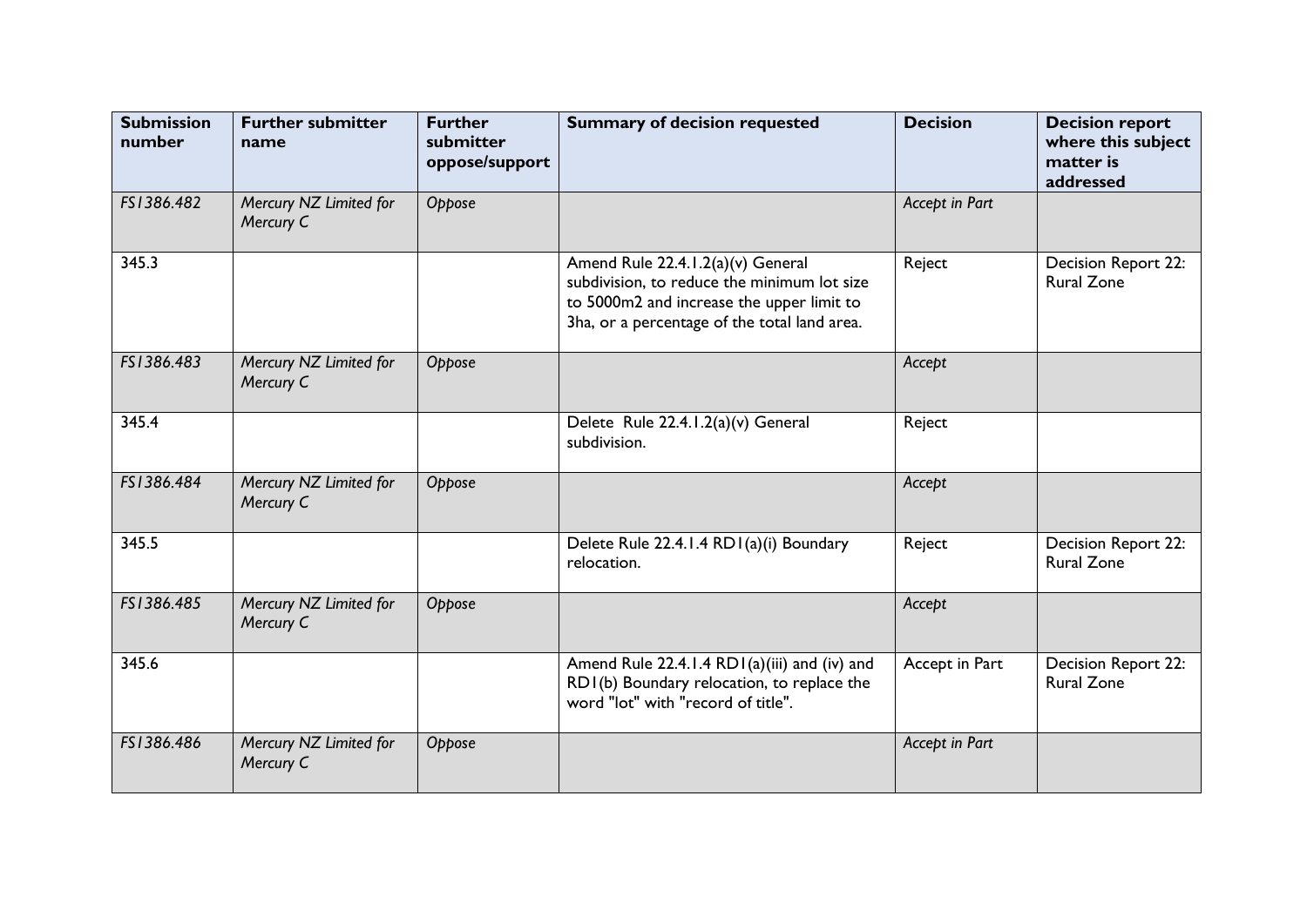| <b>Submission</b><br>number | <b>Further submitter</b><br>name | <b>Further</b><br>submitter<br>oppose/support | <b>Summary of decision requested</b>                                                                                                                                                                                                                                                                                                                                                                                                                                                                                               | <b>Decision</b> | <b>Decision report</b><br>where this subject<br>matter is<br>addressed |
|-----------------------------|----------------------------------|-----------------------------------------------|------------------------------------------------------------------------------------------------------------------------------------------------------------------------------------------------------------------------------------------------------------------------------------------------------------------------------------------------------------------------------------------------------------------------------------------------------------------------------------------------------------------------------------|-----------------|------------------------------------------------------------------------|
| 345.7                       |                                  |                                               | Amend Rule 22.4.1.5 RD1(a) Rural Hamlet<br>Subdivision, to replace the word "lot" with<br>"record of title".                                                                                                                                                                                                                                                                                                                                                                                                                       | Accept          | Decision Report 22:<br><b>Rural Zone</b>                               |
| 345.8                       |                                  |                                               | Amend Rule 22.4.1.5 RD1(iv) Rural Hamlet<br>Subdivision as follows:<br>Each proposed lot has a maximum area<br>(iv)<br>of I.6ha except the balance title, which<br>should be as follows OR<br>Amend Rule 22.4.1.5 RD1(iv) into one bullet<br>point as follows:<br>(iv) )Each proposed lot has a maximum area of<br>I.6ha except for (v)the proposed balance lot<br>record of title which has a minimum area of<br>20ha; and<br>$(vi)(v)$ It does not create any additional lots beyond<br>the number of existing Records of Title. | Reject          | Decision Report 22:<br><b>Rural Zone</b>                               |
| 345.9                       |                                  |                                               | Retain Rule 22.4.1.6 RD1(a)(i) Conservation<br>lot subdivision. AND Retain Rule 22.4.1.6<br>RD1(a)(iii) Conservation lot subdivision.                                                                                                                                                                                                                                                                                                                                                                                              | Reject          | Decision Report 22:<br><b>Rural Zone</b>                               |
| 345.10                      |                                  |                                               | No specific decision sought, but submission<br>opposes Rule 22.4.1.6 RD1(a)(iii) and (iv)<br>Conservation lot subdivision.                                                                                                                                                                                                                                                                                                                                                                                                         | Reject          | <b>Decision Report 22:</b><br><b>Rural Zone</b>                        |
| 345.11                      |                                  |                                               | Retain Rule 22.4.1.6 RD1(a)(v) Conservation<br>lot subdivision.                                                                                                                                                                                                                                                                                                                                                                                                                                                                    | Reject          | Decision Report 22:<br><b>Rural Zone</b>                               |
| 345.12                      |                                  |                                               | Amend Rule 22.4.1.6 RD1(a)(vi) Conservation<br>lot subdivision, to have a minimum lot size of                                                                                                                                                                                                                                                                                                                                                                                                                                      | Reject          | Decision Report 22:<br><b>Rural Zone</b>                               |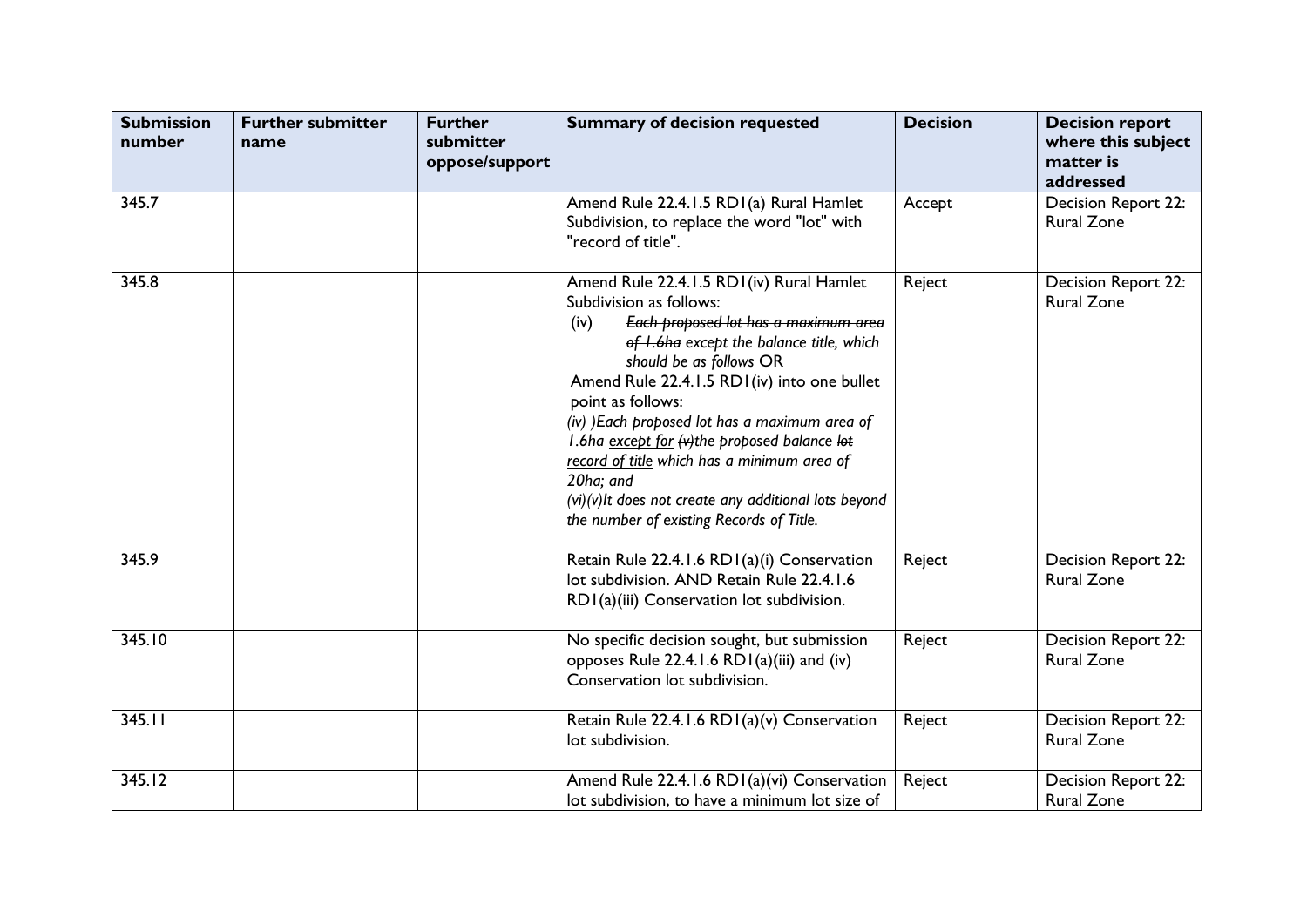| <b>Submission</b><br>number | <b>Further submitter</b><br>name    | <b>Further</b><br>submitter<br>oppose/support | <b>Summary of decision requested</b>                                                                                                                                                             | <b>Decision</b> | <b>Decision report</b><br>where this subject<br>matter is<br>addressed |
|-----------------------------|-------------------------------------|-----------------------------------------------|--------------------------------------------------------------------------------------------------------------------------------------------------------------------------------------------------|-----------------|------------------------------------------------------------------------|
|                             |                                     |                                               | 5000m2. AND Amend Rule 22.4.1.6<br>RD1(a)(vii) Conservation lot subdivision, to<br>have a maximum area of 3ha or a percentage<br>of the total land area, e.g. 10%.                               |                 |                                                                        |
| 345.13                      |                                     |                                               | Retain Rule 22.4.1.6 RD1(a)(viii)<br>Conservation lot subdivision.                                                                                                                               | Accept          | Decision Report 22:<br><b>Rural Zone</b>                               |
| 345.14                      |                                     |                                               | Retain Rule 22.4.6 Subdivision of land<br>containing all or part of an Environmental<br>Protection Area.                                                                                         | Accept          | Decision Report 22:<br><b>Rural Zone</b>                               |
| FS1386.487                  | Mercury NZ Limited for<br>Mercury C | Oppose                                        |                                                                                                                                                                                                  | Reject          |                                                                        |
| 345.15                      |                                     |                                               | Amend Rule 22.4.9 RD1(a)(i) Subdivision<br>building platform, to be reduced to 300m2.<br>AND Amend the equivalent rule in all zones,<br>to reduce the building platform requirement<br>to 300m2. | Reject          | Decision Report 22:<br><b>Rural Zone</b>                               |
| 345.16                      |                                     |                                               | Amend Rule 22.4.9 RD1 (a)(ii) Subdivision<br>building platform, to have an average gradient<br>of 1:5. AND Amend the equivalent rule in all<br>zones to an average gradient of 1:5.              | Reject          | Decision Report 22:<br><b>Rural Zone</b>                               |
| 345.17                      |                                     |                                               | No specific decision sought, but submission<br>opposes Rule 22.4.9 RDI(a)(iii) Building<br>platform and the equivalent requirement for<br>certification by a geotechnical engineer of a          | Reject          | Decision Report 22:<br><b>Rural Zone</b>                               |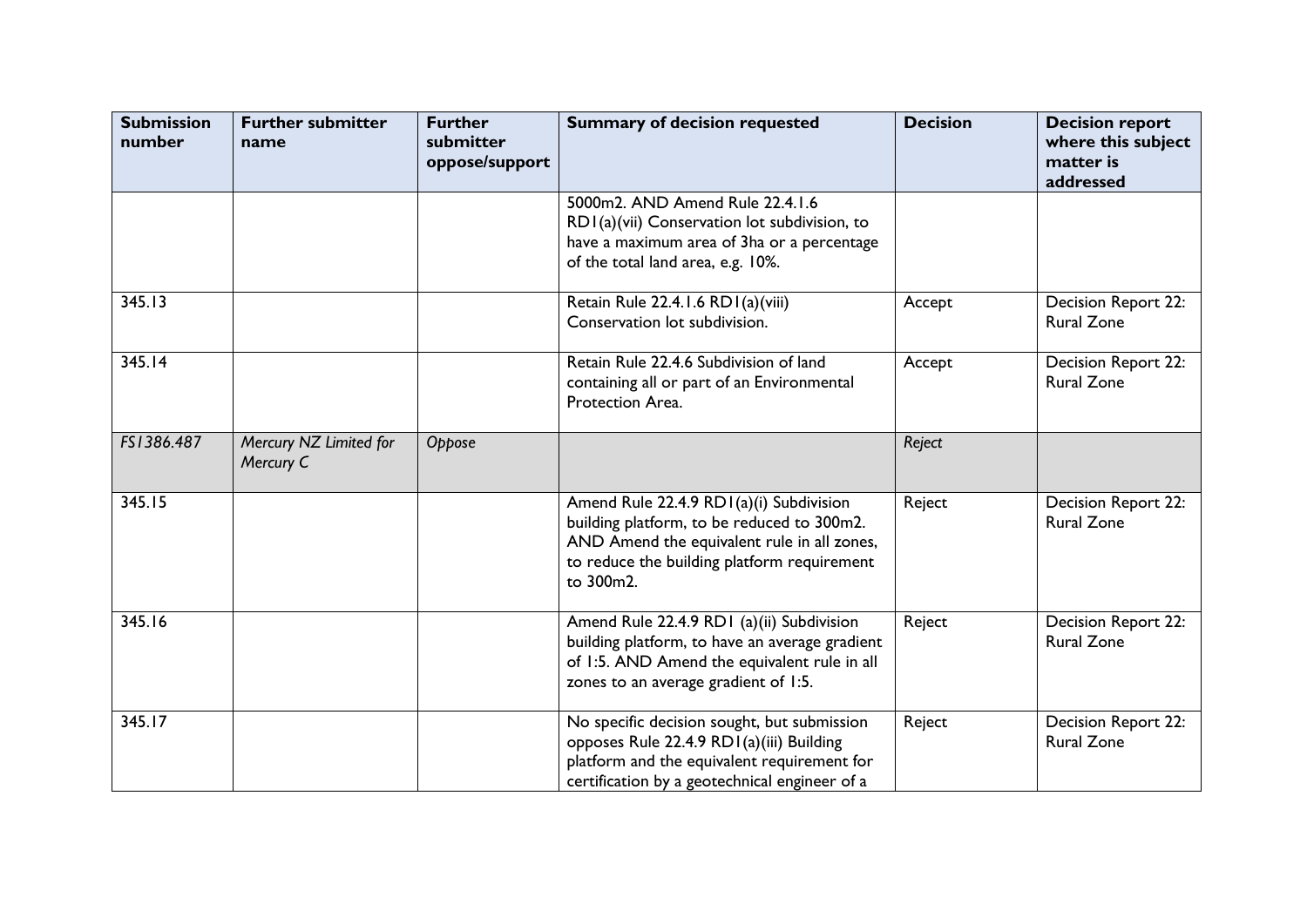| <b>Submission</b><br>number | <b>Further submitter</b><br>name           | <b>Further</b><br>submitter<br>oppose/support | <b>Summary of decision requested</b>                                                                                                                                                                                                                                                                                                                                                                                                                                  | <b>Decision</b> | <b>Decision report</b><br>where this subject<br>matter is<br>addressed |
|-----------------------------|--------------------------------------------|-----------------------------------------------|-----------------------------------------------------------------------------------------------------------------------------------------------------------------------------------------------------------------------------------------------------------------------------------------------------------------------------------------------------------------------------------------------------------------------------------------------------------------------|-----------------|------------------------------------------------------------------------|
|                             |                                            |                                               | building platform for subdivision in all other<br>zones.                                                                                                                                                                                                                                                                                                                                                                                                              |                 |                                                                        |
| 345.18                      |                                            |                                               | Delete Rule 23.4 Subdivision.                                                                                                                                                                                                                                                                                                                                                                                                                                         | Reject          | Decision Report 18:<br><b>Country Living Zone</b>                      |
| FS1386.488                  | Mercury NZ Limited for<br>Mercury C        | Oppose                                        |                                                                                                                                                                                                                                                                                                                                                                                                                                                                       | Accept          |                                                                        |
| 345.19                      |                                            |                                               | Amend Subdivision Rule 23.4.2 RD I (a)(i)<br>General Subdivision, to reduce the minimum<br>lot size from 5000m2 to 2500m2.                                                                                                                                                                                                                                                                                                                                            | Reject          | Decision Report 18:<br><b>Country Living Zone</b>                      |
| FS1127.11                   | <b>Vineyard Road Properties</b><br>Limited | Support                                       |                                                                                                                                                                                                                                                                                                                                                                                                                                                                       | Reject          |                                                                        |
| FS1386.489                  | Mercury NZ Limited for<br>Mercury C        | Oppose                                        |                                                                                                                                                                                                                                                                                                                                                                                                                                                                       | Accept          |                                                                        |
| 345.20                      |                                            |                                               | Delete Rule 23.4.4 RDI(a)(iii) Title<br>boundaries - natural hazard area,<br>contaminated land, Significant Amenity<br>Landscape, notable trees, intensive farming<br>activities, aggregate extraction areas. AND<br>Delete from every zone the subdivision rule<br>which requires the boundary of every<br>proposed lot to not divide any of the<br>A natural hazard area;<br>following:<br>Significant Amenity<br>Contaminated land;<br>Notable tree.<br>Landscape; | Reject          | Decision Report 18:<br><b>Country Living Zone</b>                      |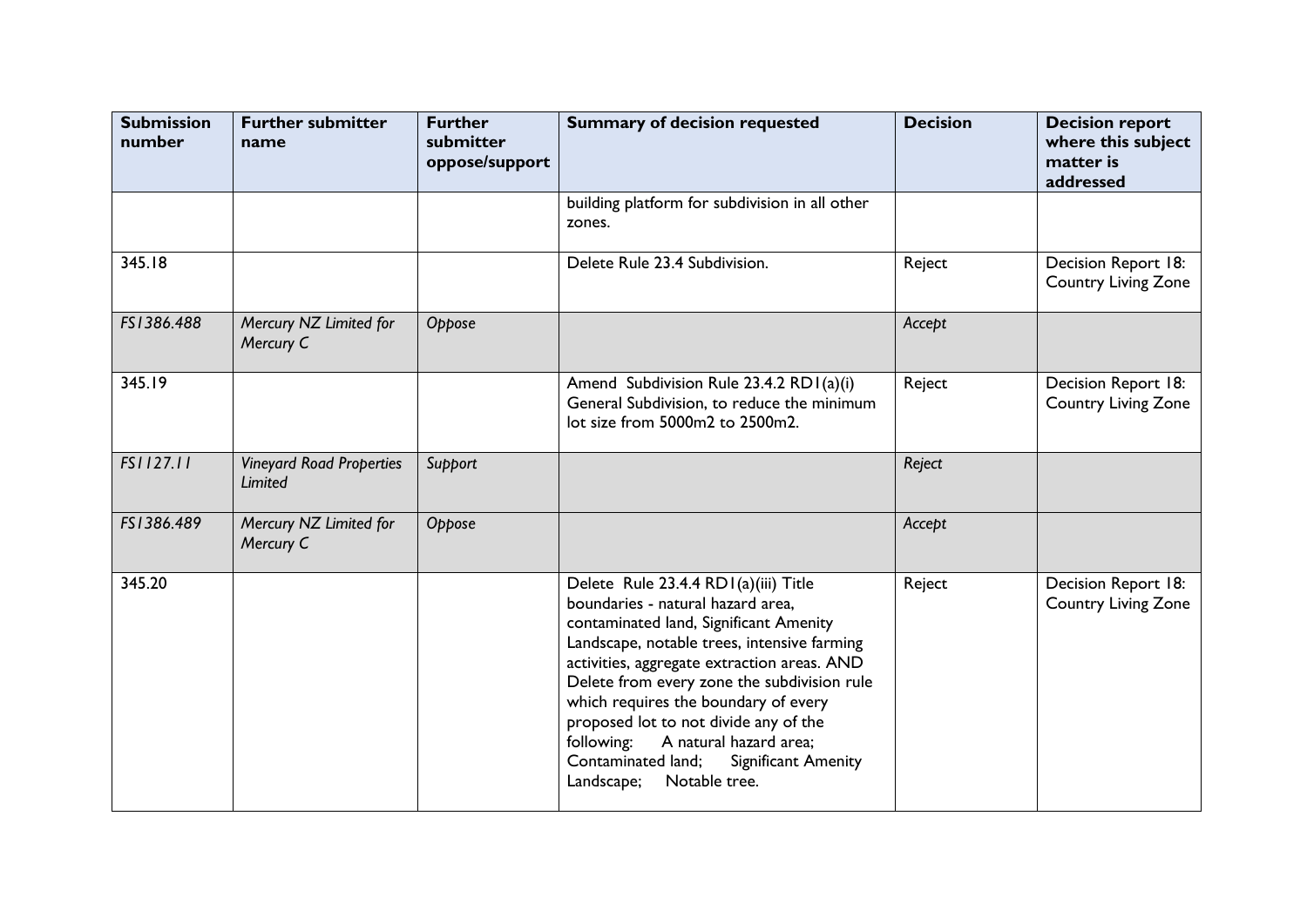| <b>Submission</b><br>number | <b>Further submitter</b><br>name           | <b>Further</b><br>submitter<br>oppose/support | <b>Summary of decision requested</b>                                                                                                            | <b>Decision</b> | <b>Decision report</b><br>where this subject<br>matter is<br>addressed |
|-----------------------------|--------------------------------------------|-----------------------------------------------|-------------------------------------------------------------------------------------------------------------------------------------------------|-----------------|------------------------------------------------------------------------|
| 345.21                      |                                            |                                               | Delete Rule 23.4.5 Site boundaries -<br>Significant Natural Areas, heritage items,<br>archaeological sites, sites of significance to<br>Maaori. | Accept in part  | Decision Report 18:<br><b>Country Living Zone</b>                      |
| FS1323.29                   | Heritage New Zealand<br>Pouhere Taonga     | Oppose                                        |                                                                                                                                                 | Reject          |                                                                        |
| 345.22                      |                                            |                                               | Delete Rule 23.4.8 Building platform.                                                                                                           | Reject          | Decision Report 18:<br><b>Country Living Zone</b>                      |
| FS1386.49                   | Mercury NZ Limited for<br>Mercury C        | Oppose                                        |                                                                                                                                                 | Accept          |                                                                        |
| 345.23                      |                                            |                                               | Amend Rule 24.4.1 Subdivision - General to<br>reduce the minimum lot size to 2500m2.                                                            | Accept          | Decision Report 17:<br>Village Zone                                    |
| FS1091.7                    | GD Jones                                   | Support                                       |                                                                                                                                                 | Accept          |                                                                        |
| FS1127.15                   | <b>Vineyard Road Properties</b><br>Limited | Support                                       |                                                                                                                                                 | Accept          |                                                                        |
| FS1386.491                  | Mercury NZ Limited for<br>Mercury C        | Oppose                                        |                                                                                                                                                 | Reject          |                                                                        |
| 345.24                      |                                            |                                               | Retain Rule 22.4.1.6 RD1(b) Conservation lot<br>subdivision.                                                                                    | Reject          | Decision Report 22:<br><b>Rural Zone</b>                               |
| 345.25                      |                                            |                                               | Delete Rule 22.4.2 RDI(a)(iii) Title<br>boundaries - natural hazard area,                                                                       | Accept          | Decision Report 22:<br><b>Rural Zone</b>                               |